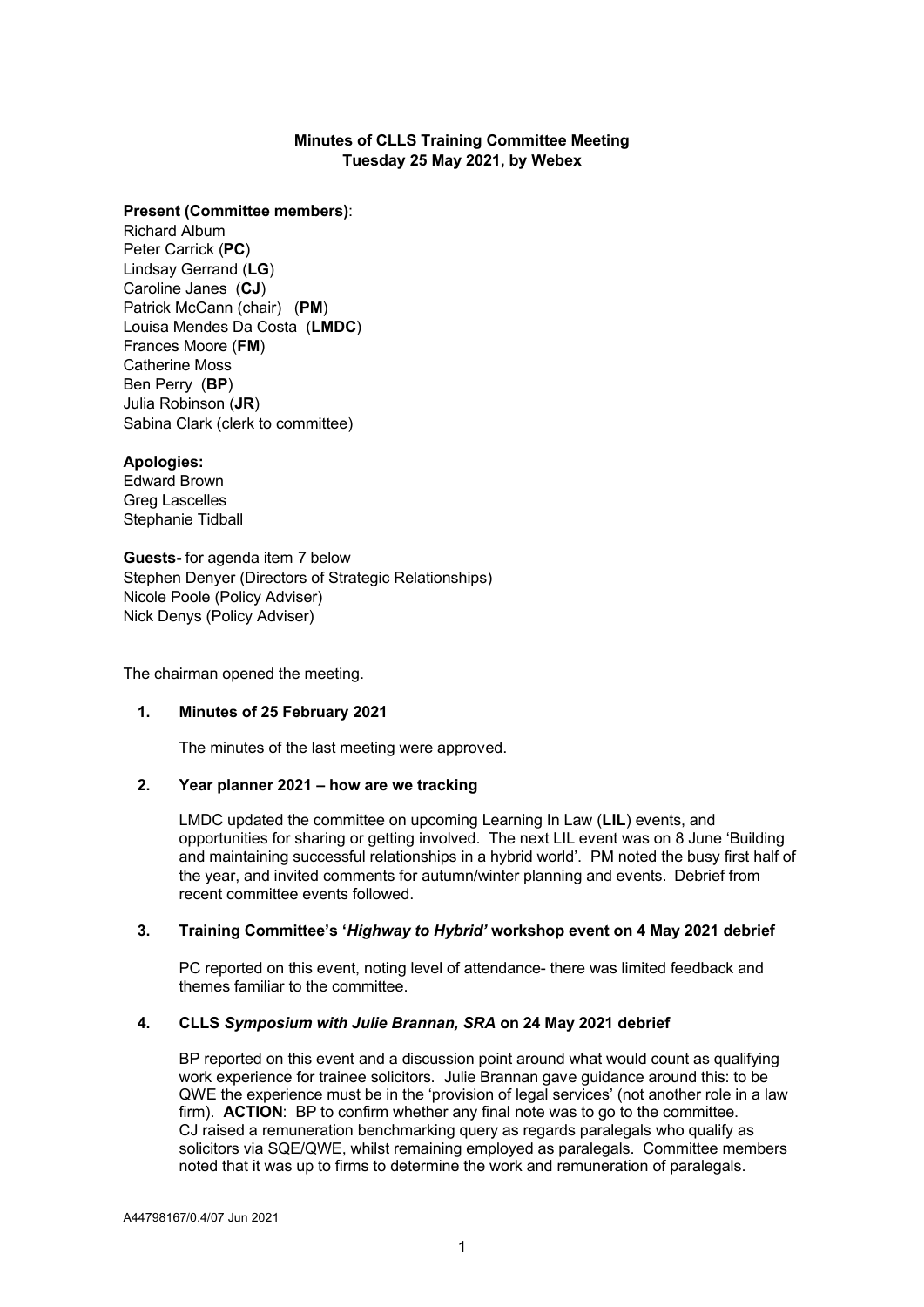# **5. Committee membership- further appointments**

PM raised this item in the context of the committee's workload increase. The committee was supportive to further member appointments. PM reported there had been three expressions of interest following this year's committee events. **ACTION**: PM proposed and it was agreed that 1-2 vacancies should be advertised. PM to follow up with the three interested parties.

# **6.** *Legal Cheek Legal Ed Conference* **debrief on 19/20 May**

JR reported on this event having circulated the discussion points (including from Julie Brannan of the SRA) in advance of the meeting: QWE experience to be logged at the end of the training contract; unlikely to be one best practice approach/ structure to QWE across firms; vast majority of CLLS sponsoring firms likely to expect trainees to sit SQE 2 before starting their period of QWE.

## **7. Collaboration with the Law Society**

Stephen Denyer outlined the Law Society's engagement remit, which included the top 50 law firms, the top 30 in-house legal teams as well as other stakeholders including the CLLS.

Nicole Poole reported that press commentary to th[e published](https://www.lawsociety.org.uk/topics/hr-and-people-management/supervision-good-practice-for-remote-supervision-of-junior-staff-and-trainee-solicitors) remote supervision of junior lawyers- good practice had been mixed. The guidance would be reviewed in January/ February 2022.

Nicole and LMDC will link up as regards collaboration with LIL, which the Law Society was not currently undertaking whilst it would be of interest to align with national law firms in the top 50.

Stephen Denyer noted that the structure of in-house legal teams was changing: they made up a quarter of the Law Society's membership, and are moving towards organically growth with their own trainees/paralegals rather vs lateral hires from law firms. PM noted that this (including D&I/ESG hiring criteria of in-house teams) would be an interesting area for the committee to collaborate with the Law Society (and potentially LIL) to explore further in a joint event.

Nick Denys is speaking with law firms on their Return to the office (**RTTO**) thinking and planning and noted that there would be guidance/ practice notes based upon operational trends.

PM noted that discussion points will be around skillsets to avoid bias in work allocation, mental health/ peak performance and burnout, addressing pressure to travel as well as trial and error around agile working and clients' as drivers in changes. CJ raised learnings from regional offices who had already returned from the office, and keeping the benefits of digitalisation/ screen-to-screen delivery, LG raised how successful screen-to-screen delivery had been as well as the cost-savings. Stephen Denyer raised the global law firm concern around the environmental impact of travel to development events/ offsites- and PC raised the issue of whether law firms can ask and expect their employees to travel and how hybrid events (in-person *and* onscreen, in parallel) would be challenging. BP referred to younger employees who will not have been vaccinated as influencing timings. FM raised the importance of role modelling hybrid working to support others through change and uncertainty around their visibility.

# **8. CLLS/Law Society Social Welfare Solicitors Qualification Fund Initiative**

PM had shared a ppt presentation in advance of the meeting and outlined funding to allow for sufficient spaces. The spaces would go to aspiring solicitors working in areas of social welfare law helping disadvantaged communities, where the initiative would enable them to